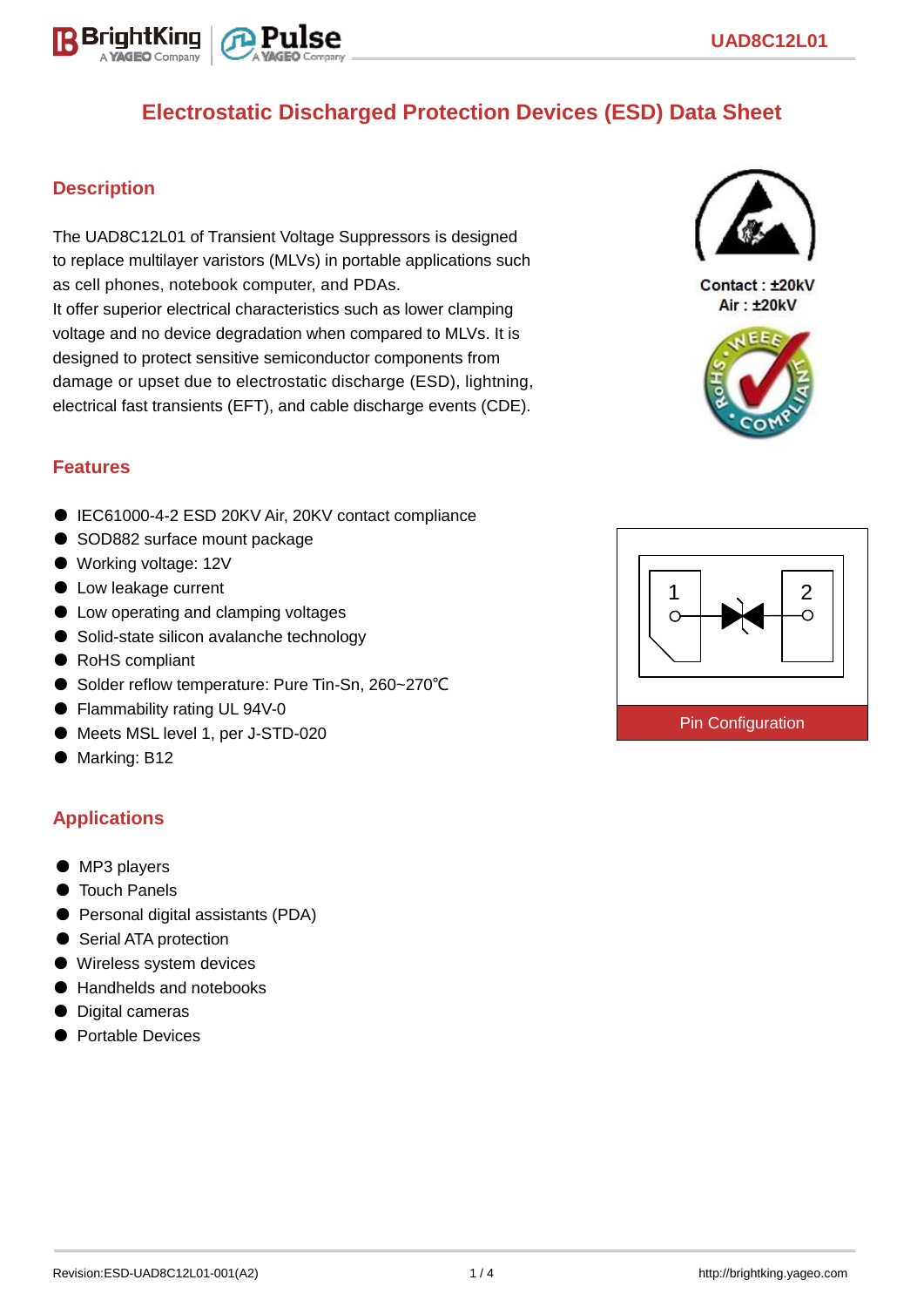

# **Maximum Ratings**

| Rating                                | Symbol                                           | Value        | Unit   |  |
|---------------------------------------|--------------------------------------------------|--------------|--------|--|
| ESD voltage (Contact discharge)       |                                                  | ±20          |        |  |
| ESD voltage (Air discharge)           | V <sub>ESD</sub>                                 | ±20          | kV     |  |
| Storage & operating temperature range | ${\sf T}_{\mathsf{STG}}\,, {\sf T}_{\mathsf{J}}$ | $-55 - +150$ | $\sim$ |  |

# **Electrical Characteristics (TJ=25**℃**)**

| Parameter                             | Symbol                  | Condition       | Min. | Typ. | Max.              | <b>Unit</b> |
|---------------------------------------|-------------------------|-----------------|------|------|-------------------|-------------|
| Reverse stand-off voltage             | <b>V</b> <sub>RWM</sub> |                 |      |      | $12 \overline{ }$ | V           |
| Reverse breakdown voltage             | $V_{BR}$                | $I_{BR}$ =1mA   | 13.7 |      |                   | V           |
| Reverse leakage current               | l <sub>R</sub>          | $V_R = 12V$     |      |      | 0.5               | μA          |
| Clamping voltage (tp=8/20µs)          | $V_C$                   | $I_{PP} = 3A$   |      | 18   |                   | V           |
| Peak pulse current (tp=8/20µs)        | $_{\rm lpp}$            |                 |      |      | 3                 | A           |
| ESD Clamping voltage (TLP)            | $V_{C}$                 | $I_{PP}=8A$     |      | 16.4 |                   | $\vee$      |
| ESD Clamping voltage (TLP)            | $V_{\rm C}$             | $I_{PP}=16A$    |      | 18   |                   | V           |
| <b>ESD Dynamic Turn-on Resistance</b> | R <sub>dynamic</sub>    |                 |      | 0.25 |                   | Ω           |
| Off state junction capacitance        | $C_{J}$                 | $0$ Vdc, f=1MHz |      | 3.5  | 5.0               | рF          |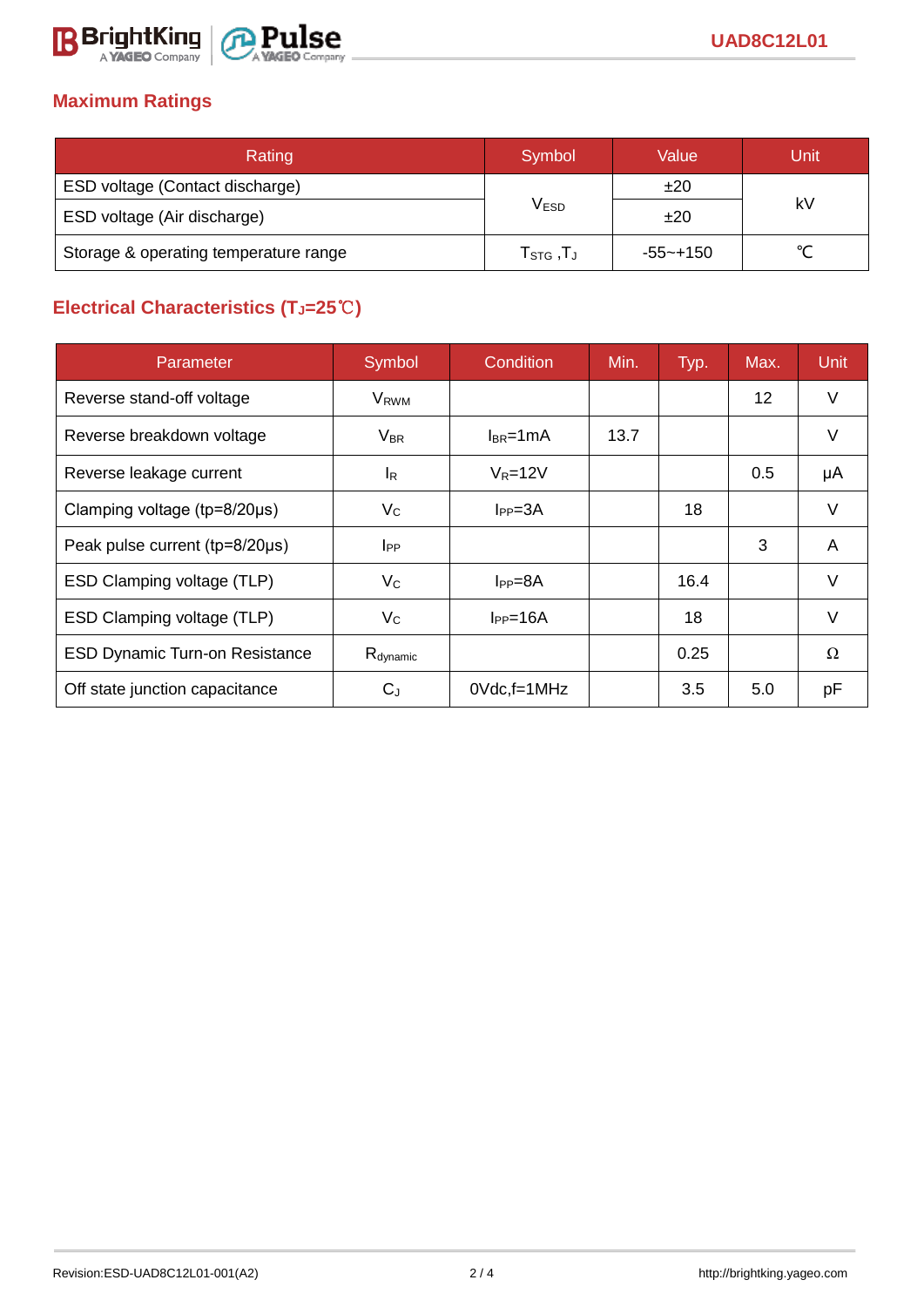

# **Typical Characteristics Curves**



### Figure 3. Capacitance vs. Reverse Voltage Figure 4. Power Derating Curve



### Figure 5. ESD Clamping (8kV Contact IEC61000-4-2) Figure6 .Transmission Line Pulsing(TLP)Measurement



### Figure 1. Pulse Waveforms Figure 2. Clamping Voltage vs. Peak Pulse Current